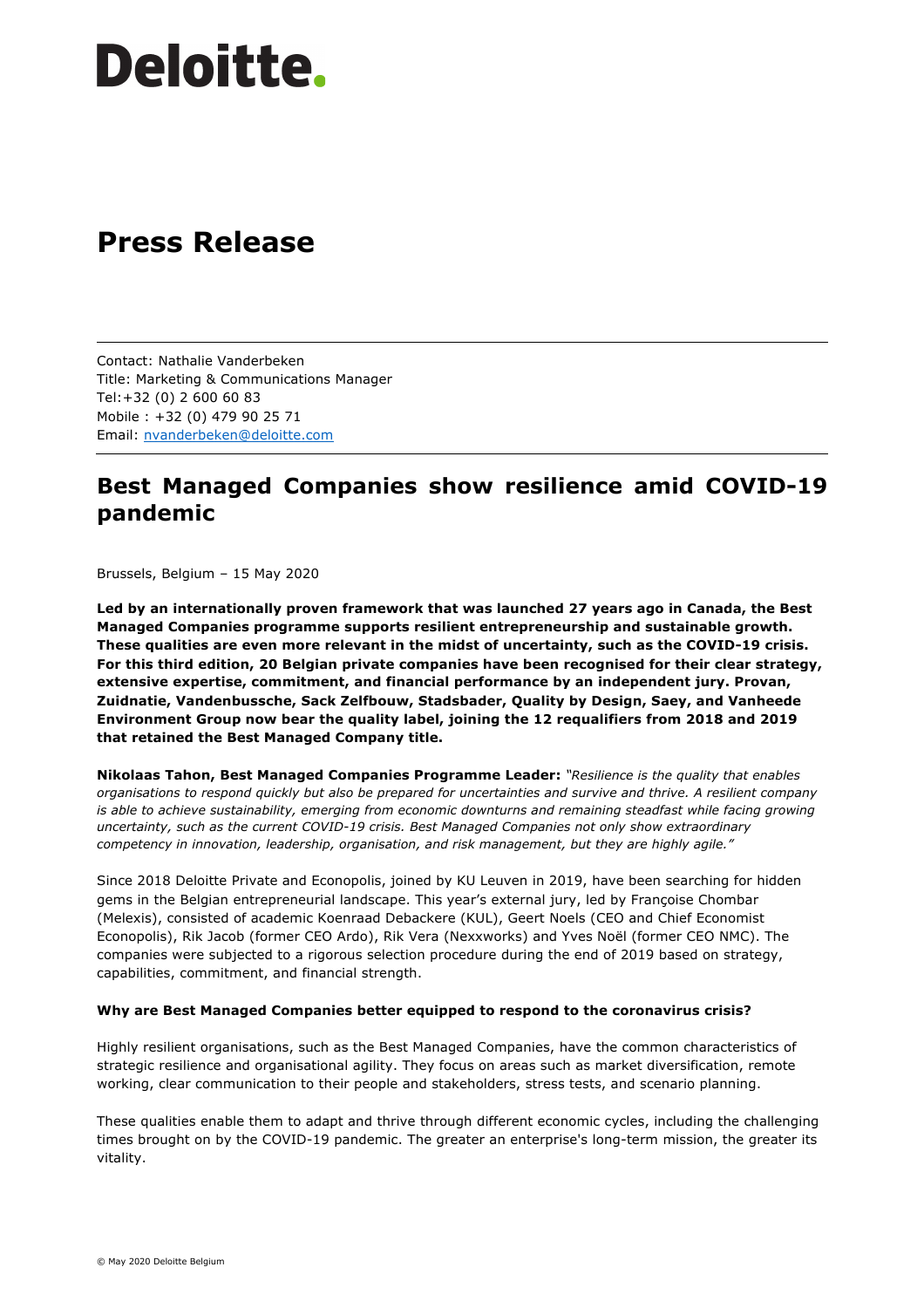# Deloitte.

This year's laureates join the group of 12 Best Managed Companies that have managed to extend their title. In 2018, CE+T Group, EASI, E.D.&A., LVD Company, Protime, Vanbreda Risk & Benefits, and Vandersanden Group received the Belgium Best Managed Company quality label. Golazo, Soudal Group, Easyfairs, Thomas & Piron and EXKi joined them in 2019.

The 2020 laureates are Provan, Quality by Design, Sack Zelfbouw, Saey, Stadsbader, Vandenbussche, Vanheede Environment Group, Zuidnatie.

#### **20 Best Managed Companies:**

| Antwerp (6)         | Zuidnatie, Quality by Design,      |
|---------------------|------------------------------------|
|                     | Soudal Group, Vanbreda Risk &      |
|                     | Benefits, Protime, E.D.&A.         |
| Brussels (2)        | Easyfairs, EXKi                    |
| East Flanders (2)   | Vandenbussche, Sack Zelfbouw       |
| Limburg (3)         | Provan, Golazo, Vandersanden       |
|                     | Group                              |
| West Flanders (4)   | <b>Vanheede Environment Group,</b> |
|                     | Stadsbader, Saey, LVD Company      |
| Walloon Brabant (1) | EASI                               |
| Liège (1)           | CE+T Group                         |
| Luxembourg (1)      | Thomas & Piron                     |

#### \*\*\*

#### **About Best Managed Companies**

In 2017, Deloitte Private launched Belgium Best Managed Companies in collaboration with Econopolis. The programme aims to provide guidance and recognition for Belgian privately owned and managed companies which achieve excellent results.

The globally proven framework is used to assess their leadership qualities and practices in the areas of strategy, talent, drive and financial performance. Companies wishing to participate in the programme must have a turnover exceeding €10 million. They must have been established for at least 5 years, with over 25 full-time employees and a majority stake (> 60%) owned by a Belgian resident, person or entity. The company's HQ or a major decision centre must also be located in Belgium. The companies must also be fully compliant from a legal, tax and ethical perspective.

The 'Best Managed Companies' label is intended to become an international label denoting quality and excellence. The programme was developed 27 years ago in Canada and has already been rolled out in Ireland, Mexico, the Netherlands, Chile, Turkey, Italy, Germany, China, Sweden, Denmark, Norway, Trinidad, Australia, USA, Czech Republic, Singapore, Malaysia, Indonesia, Thailand.

#### **Deloitte in Belgium**

A leading audit and consulting practice in Belgium, Deloitte offers value added services in audit, accounting, tax and legal, consulting, financial advisory services, and risk advisory services.

In Belgium, Deloitte has more than 4,400 employees in 12 locations across the country, serving national and international companies, from small and middle-sized enterprises, to public sector and non-profit organisations. The turnover reached 565 million euros in the financial year 2019.

Deloitte Belgium CVBA is the Belgian affiliate of Deloitte NSE LLP, a member firm of Deloitte Touche Tohmatsu Limited. Deloitte is focused on client service through a global strategy executed locally in more than 150 countries. With access to the deep intellectual capital in the region of 312.000 people worldwide, our member firms (including their affiliates) deliver services in various professional areas covering audit, tax, consulting, and financial advisory services. Our member firms serve over one-half of the world's largest companies, as